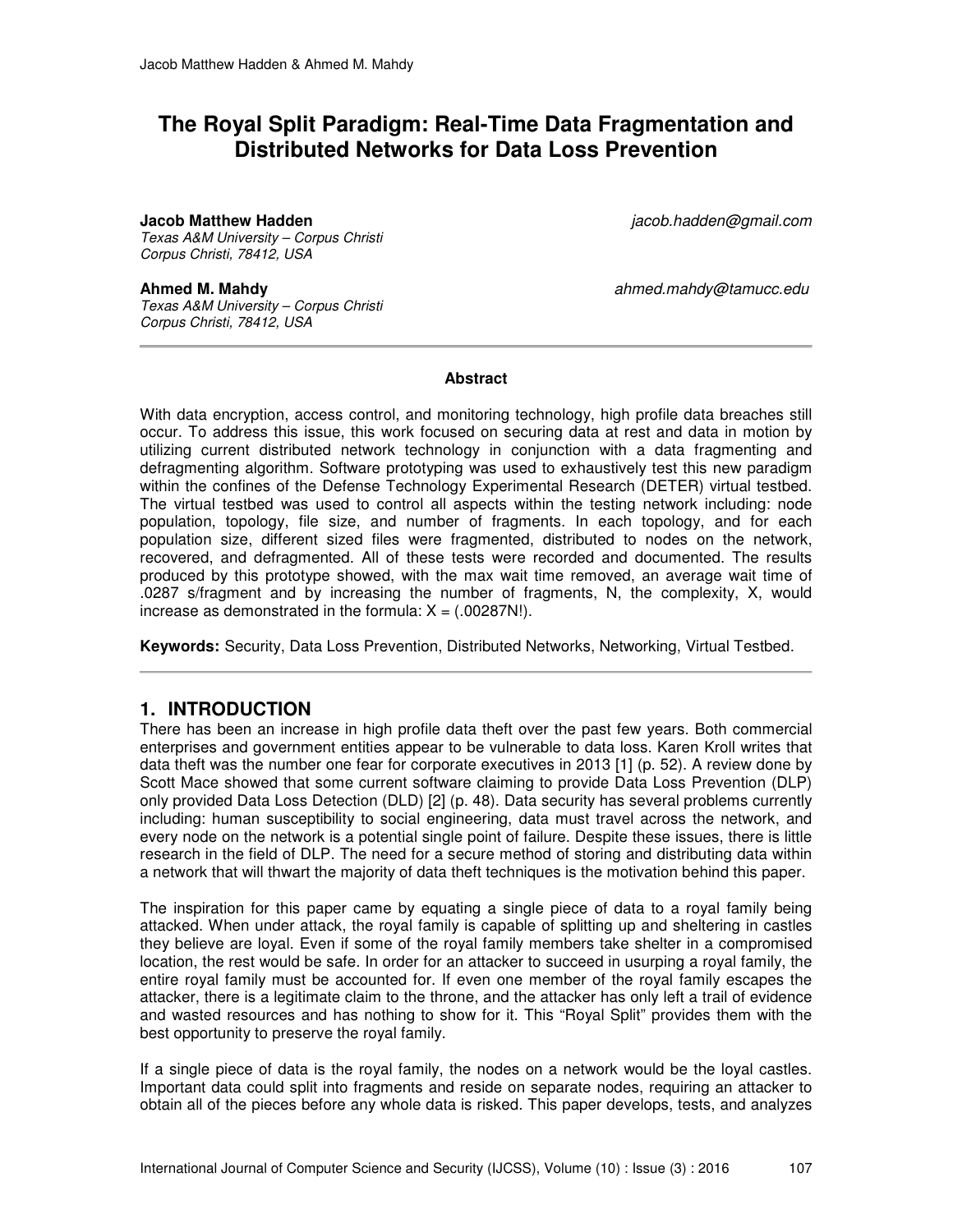this idea as a new paradigm for DLP. The purpose of this paper is to find a solution to the problems inherent in the current DLP paradigm. This paper is an attempt to provide a solution that addresses idea as a new paradigm for DLP. The purpose of this paper is to find a solution to the problems inherent in the current DLP paradigm. This paper is an attempt to provide a solution that addresses the current paradigm's security issues in a scalable manner, has limited human interaction, and can operate in real-time. This paper proposes a new paradigm for the storage and transfer of data, within an established network, with a focus on that data's security. The scope of this paradigm is limited to securing data-at-rest (DAR) and data-in-motion (DIM). The paradigm should be designed to have as small an attack surface as possible. This paradigm solution should incorporate data encryption, data fragmentation, and distributed technology, so that a single, fully intact, sensitive file does not exist on any single storage space. The objective of this paper is to provide a new paradigm for DLP that will provide a real-time solution that protects DAR and DIM.

This security paradigm adds layers of security on top of already established security measures, such as Advanced Encryption Standard (AES). A data file that is encrypted using AES 256 has a 1 in 9532 chance of being brute forced if the key is generated using an 8-bit character set. However, the complexity of an AES 256 encryption drops to a 1 in 1 chance of being broken if the encryption key is discovered. To add another layer of security, data files are fragmented and the fragments are distributed to nodes on a network. This layer of security can split the file between two fragments to as many fragment as there are bits in the file. If the file is not in plain text, or formatted in such a way that even while fragmented it is still vulnerable to breaches of confidentiality, the fragment must be put back in the correct order to be readable. For availability purposes the fragments will need to be duplicated and stored on separate nodes. This layer alone adds a minimum of a factorial complexity, assuming an attacker can differentiate one files fragments from another. The maximum number of fragments, of a single file, a node is allowed to have is all but one fragment. This is to prevent any single node from ever containing the complete set of fragments. As Table 1 below shows, the strength of this method grows rapidly with even a single node increase.

| <b>Fragments</b>                                                                 |  |  |  |  |
|----------------------------------------------------------------------------------|--|--|--|--|
| <b>Combinations</b>   12   120   1,680   30,240   665,280   17,297,280   5.19E+8 |  |  |  |  |

**TABLE 1:** Number of combinations made possible by number of fragments.

The paradigm proposed in this paper focuses on securing DAR and DIM with as little human interaction as possible. This new paradigm contributes, to the fields of Cyber Security and Distributed Database (DDB), an innovative use of the fragmentation and defragmentation of data to be used in conjunction with DDB technology that provides a real-time solution for DLP problems occurring in the current paradigm. Furthermore, this paradigm offers a layer of security that offers a factorial security complexity and will be able to improve with the advancement of hardware

## **2. LITERATURE REVIEW**

In pursuit of a new paradigm a review of the current research was done to establish what new, if any, techniques or methodologies could be leveraged to produce a more secure network for data. A review of the current tools and techniques used in network forensics that can validate the destination claiming to access the information is the actual location satisfies both the confidentiality and integrity of the network. An Input Debugging method requires an attack be detected before generating an attack signature to send to upstream routers, and the process is repeated upstream until the source is found or the search reaches the bounds of the Internet Service Provider (ISP) [4] ( p. 18). This method may be suitable for tracking internal attacks, but has an expensive overhead cost of increase network traffic and specialized switches and routers. The input debugging method also requires an attack and this not acceptable in all environments. The controlled flooding method discussed, although it is cited as being "ingenious and pragmatic", is a self-inflicted denial-of-service (DOS) attack to find the location of a breach, so this method is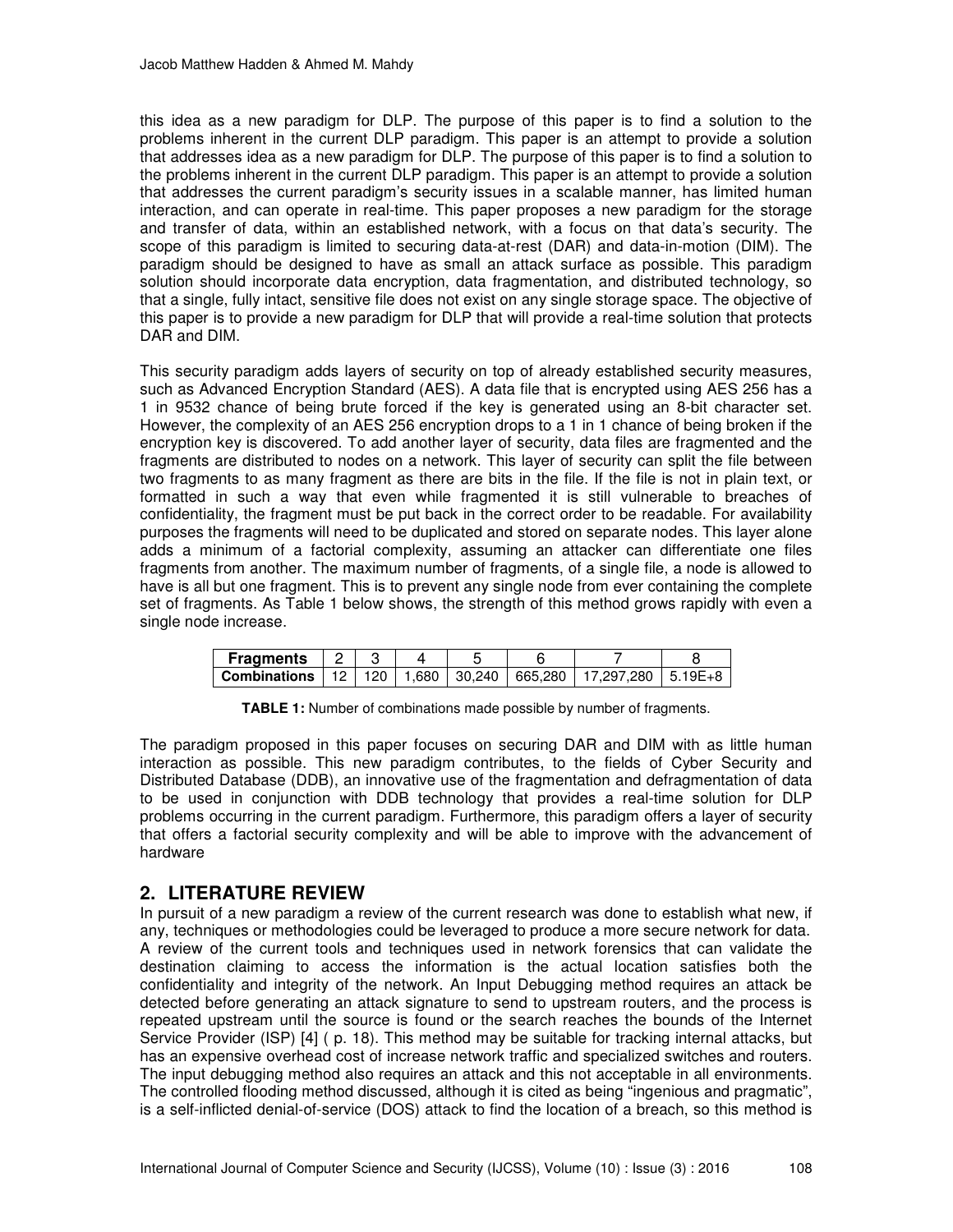disregarded for that very reason [4] ( p. 18). The internet control message protocol (ICMP) traceback, packet marking, and source path isolation engine (SPIE) methods all require that the entire path between the attacker and the victim have routers that are specifically setup to handle marking and requests for information [4] ( p. 19-22). This requirement makes these methods fall outside the scope of most users, making them unlikely to be helpful in a scalable DLP paradigm. This research revealed a need for a solution that is less dependent on expensive equipment and utilizing what is available in as efficient a way as possible.

The commentary cited a paper submitted at a USENIX Symposium that called the scheme a phalanx and recommended using a good botnet to counter DOS attacks [5] (p. 53). A similar paper had theorized a way to use a botnet to buffer a DOS attack as well [6] (p. 45-48). Botnets are light weight programs that receive and send communication to a command node. The authors describe the botnets are capable of amplifying a small amount of data into a massive amount of data, but they are also able to condense. Condensed data can theoretically travel quicker through a network. A new paradigm in security could benefit from faster speeds, allowing more time for layers of security.

One paper points out that security policies fall short because sensitive information is not always declared under the right policy and keeping track of data requires significant overhead [7] (p. 53). The tracking of data is also overlooked when it comes to proper disposal policies for data [7] (p. 53). There is research being done to identify sensitive information, one group of researchers developed a way of identifying, with a 97% success rate, any document that contains sensitive data [8] (p. 20). The results of this research are successful enough that the scope of the new paradigm will be narrowed to only securing sensitive data. Their paper identified "3 types of data in an enterprise: data-at-rest, data-in-motion, and data-in-use" [8] (p. 21). As stated in the objective, the new paradigm will focus on securing DAR and DIM. The hope is that data-in-use (DIU) will be secure by focusing on securing DAR and DIM, in conjunction with whatever DIU security measures available.

The security requirements of confidentiality, integrity, and availability (CIA) are found in most security doctrine, but some also included authorization and authentication [9] (p 31). Confidentiality ensures data is only seen by those with the authority to see it. Integrity ensures data is not manipulated while in transit or without the authors knowledge or consent. Availability ensures data is always available to those who have permission to access it. Authentication "ensures the system knows the identities of all the entities interacting with it" [9] (p. 31). The proposed paradigm will support CIA completely, as well as Authentication, within the predefined scope.

To some "security is expensive and inconvenient" and because of this belief, and in some cases truth, it is often difficult to implement security measures that will be followed [10] (p. 655). Any new security measure that puts requirements on the user is unlikely to succeed due to users bypassing these requirements. If that security measure can operate without the user aware of its use then the user will not attempt, nor have the desire, to circumvent it. There is a scenario where there are multiple users on a network that are the "bosses" and "outrank" any IT worker attempting to enforce security requirements [10] (p. 656). This scenario is only problematic if the security measures in place causes the user to believe they are undergoing an unreasonable burden, real or imagined [10] (p. 656). However, this too can be resolved by incorporating an unobtrusive security method [10] (p. 656). Any paradigm created for the purpose of preventing data loss should be unobtrusive to the users on the network; i.e. it should be fast, and require little to no effort on the user to implement.

One paper's definition of DLP lists the responsibilities as being able to "manage" "incident response" and should "enable corrective actions that remediate violations [11] (p. 12). A DLP should also be able to "discover" sensitive data anywhere on the network and "monitor" the data in all three states [11] (p. 12). A DLP should be able to "protect" that data, preventing it from being used in any way that could cause a security breach; e.g., printing, print screen, copy, etc. [11] (p.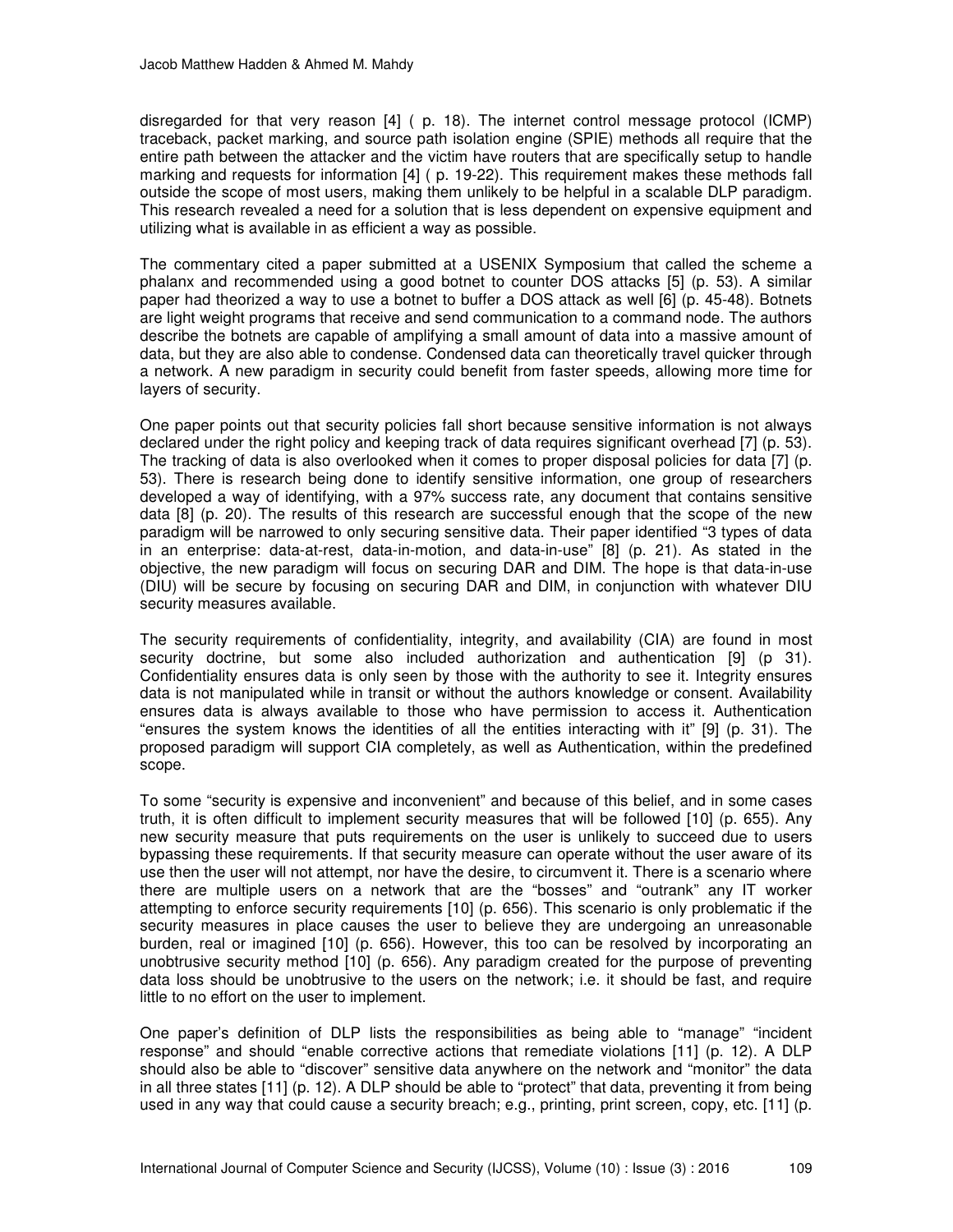12). The paper concludes that there is no "single effective solution" as of yet, revealing the need for such a solution to be designed [11] (p. 12). Although this paper purport that a solution should monitor all three states, the proposed solution will only focus on two as a layered approach may be the only way of developing a paradigm that is fully capable of meeting all of these responsibilities [11] (p.12).

# **3. RESULTS**

The results showed a linear rate of growth in wait time as the number of fragments increased. The time to store data was always greater than the time to recover. With this information, the paradigm can be further enhanced by allowing the paradigm to determine the number of fragments based on the level of security and/or wait time that that is required and/or acceptable in the environment, with as little user interaction as possible.

The results contained some consistent outliers, where all the tests run for a particular split size of a file within a topology, as well as some inconsistent outliers, one or two wait times with more than a 1.5 times the standard deviation from the rest of the data for that sample set. The inconsistent outliers may have been bleed over from the rapid prototype developed services, program and test script, but this was not fully confirmed. The results were normalized by removing the max time from each set was removed from the analysis. The raw data results have been preserved, but unless it is expressly stated all data referred to in the results and conclusion are based on the adjusted results.



## **3.1 Five Node Topology**

**FIGURE 1:** This figure shows the average retrieval wait time for a 10 MB pdf file, in a 5 node population topology.

Topologies appeared to play a nominal role in the efficiency of the paradigm. Although the Star topology appears to be faster in Figure 1, 5 node 10MB Retrieve above, the slope of this trial is only 32.2 ms/fragment compared to the Ring's 32.8 ms/fragment slope, and the Bus's 34.9 ms/slice. This trend carries over to the related store trial, as shown in Figure 2 below. The rate of growth for the Star topology was 35.4 ms/slice, the Ring's 39.9 ms/slice, and the Bus's 35.6 ms/slice. The results show that the store time is slower than the retrieve time. The results from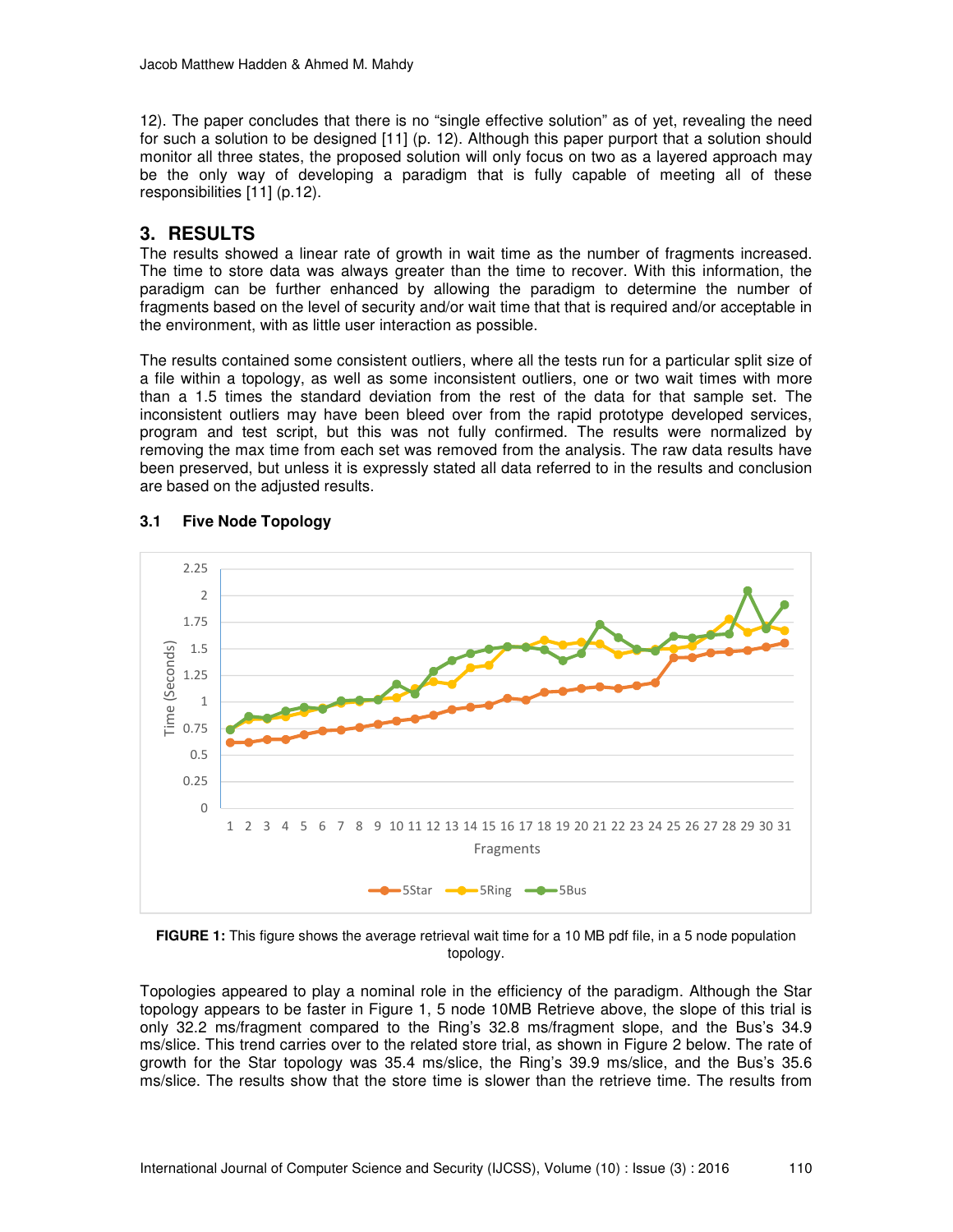the test show a linear growth of wait time between 30 ms and 40 ms per number of fragments, regardless of the file size and node population.



**FIGURE 2:** This figure shows the average storage time for a 10 MB pdf file, in a 5 node population topology.

#### **3.2 Node Population**

The same experiments were run in the same topologies, but with an increased population size from 5 nodes to 10. Population size reduced the wait time for storage and retrieval from the results of the 5 node related tests for the Bus and Ring topologies, but increased it for the Star topology. Although the Ring topology appears to be faster in Figure 3 below the slope of this trial is only 32.0 ms/fragment compared to the Bus's 36.8 ms/fragment slope, and the Star's 38.2 ms/slice.



**FIGURE 3:** This figure shows the average storage time for a 10 MB pdf file, in a 10 node population topology.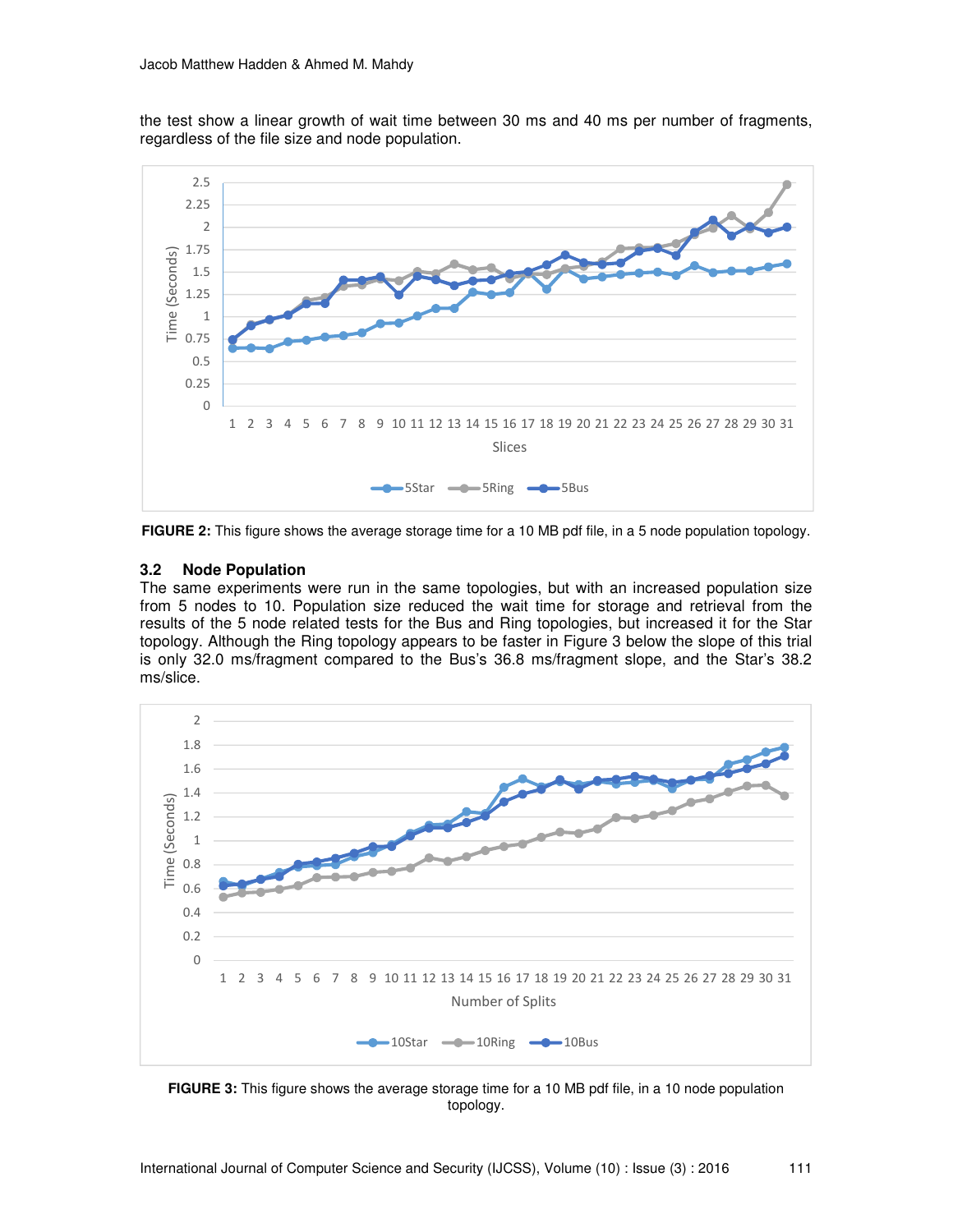This trend carries over to the related retrieval trials, as shown in Figure 4. The results show that the store time continues to be less than the retrieval time. The topologies are within 3 ms of each other in the retrieval growth rate: Star 32.2 ms/slice, Ring 32.8 ms/slice, and Bus 35.0 ms/slice.



**FIGURE 4:** This figure shows the average retrieval time for a 10 MB pdf file, in a 10 node population topology.

#### **3.3 File Size**

The same experiments were run in the same topologies, with both a 5 and 10 node population size, but with an 8 KB pdf file and a 1 MB pdf file as well. The size of the file had a significant effect on the wait time for storage and retrieval of files in this paradigm. The topologies are within 3 ms of each other in the retrieval growth rate: Ring 28.8 ms/slice, Star 30.2 ms/slice, and Bus 30.3 ms/slice.



**FIGURE 5:** This figure shows the average storage time for a 1 MB pdf file, in a 10 node population topology.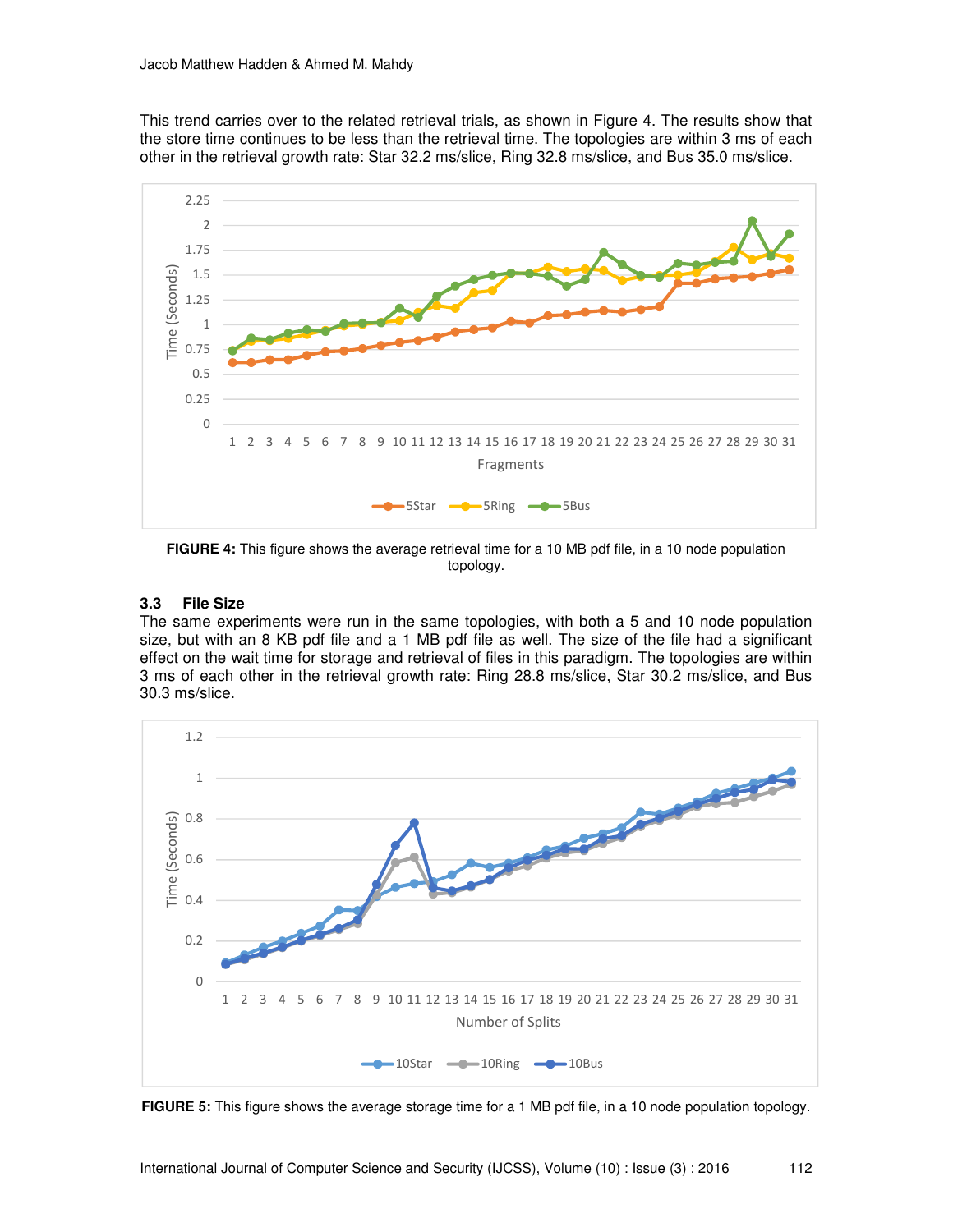This trend carries over to the related retrieval trials, as shown in Figure 6. The results show that the store time continues to be less than the retrieval time. The topologies are within 2 ms of each other in the retrieval growth rate: Ring 26.5 ms/slice, Bus 27.2 ms/slice, and Star 27.6 ms/slice.



**FIGURE 6:** This figure shows the average retrieval time for a 1 MB pdf file, in a 10 node population topology.

The size of the file has the biggest impact on the base wait time, as demonstrated from the 1 fragment line, which is the non-fragmented file store and retrieval time. The rate of growth is still less, as shown in Figures 5, 6, 7, and 8. In Figure 7 it shows the smallest file size tested, an 8 KB file. For storage the rate of growth was: Ring 28.9 ms/slice, Bus 29.7 ms/slice, and Star 30.2 ms/slice.



**FIGURE 7:** This figure shows the average storage time for an 8 KB pdf file, in a 10 node population topology.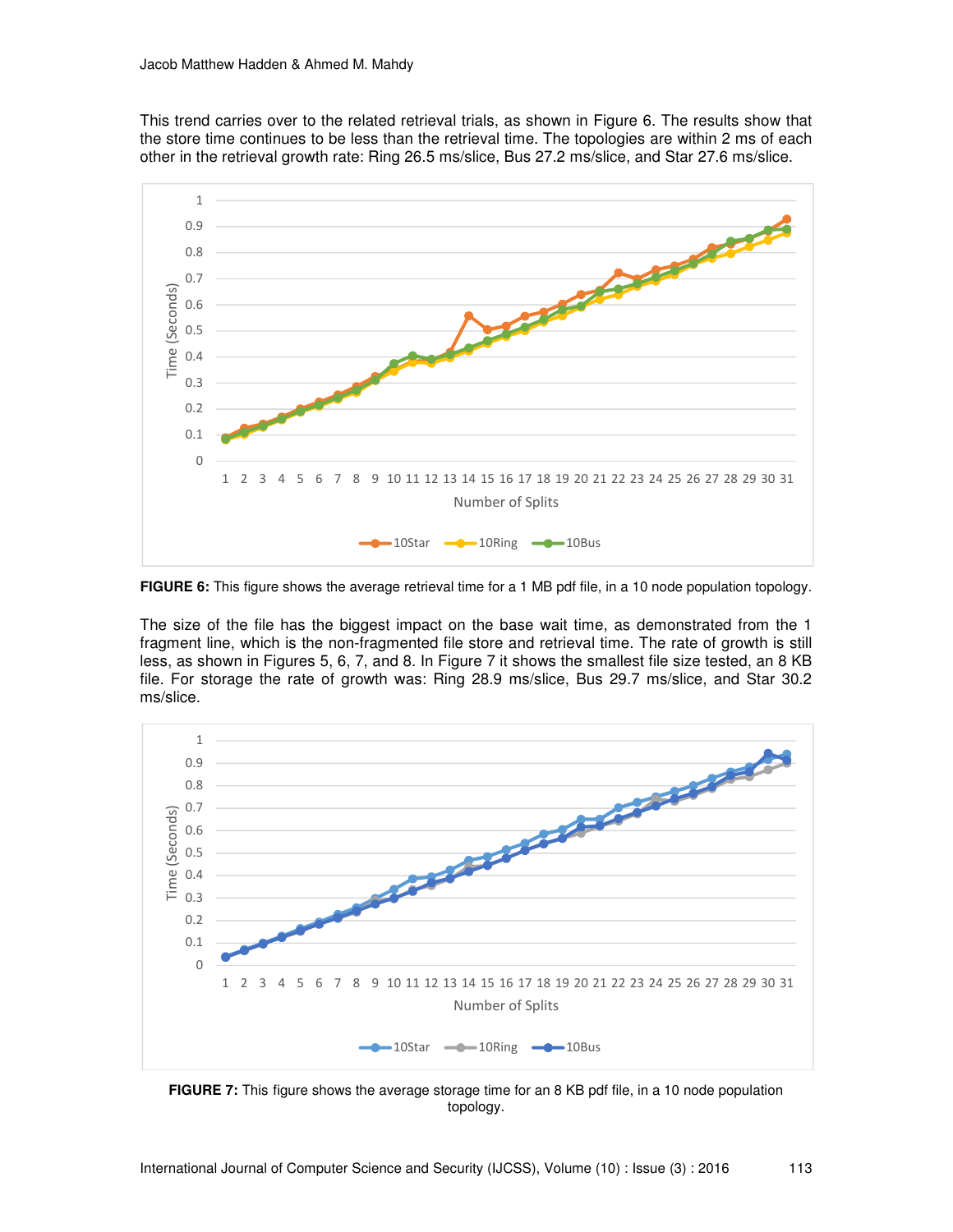In Figure 8 it shows the smallest file size tested, an 8 KB file. For storage the rate of growth was: Ring 26.9 ms/slice, Bus 27.0 ms/slice, and Star 27.5 ms/slice. The baseline storage and retrieval time for the file is less than that of the 1 MB or 10 MB file times.



**FIGURE 7:** This figure shows the average retrieval time for an 8 KB pdf file, in a 10 node population topology.

## **4. DISCUSSION**

This paradigm's focus on securing DAR and DIM required a solution that was capable of being usable without providing a noticeable burden on users. A study done for web page retrieval by Nah found that the average person is willing to wait "about 2 s for simple information retrieval tasks on the web" [3] (p. 160). The maximum wait time recorded, including the discarded maximums, was 8.50 s and occurred during a 10 MB trial, in a 5 node Bus topology, where the file was fragmented 27 times. The maximum average wait time of any of the retrieves was 2.63 s in a 10 MB trial, in a 5 Ring topology, where the file was fragmented 31 times. The average additional wait time for all of the trials done was an extra 28.7 ms/slice. The prototype for this paradigm is capable of providing an extra N factorial complexity for an additional 28.7N ms of wait time, where N is the number of fragments. If an attacker had the exact fragments needed for a single file and was able to go through ten permutations a second, the cost-to-benefits ratio of an average case scenario can be calculated as:

$$
X = 28.7 \text{msN}!/2,
$$

where X is the time, in ms, required to go through the combinations before finding the correct combination. If the file was also encrypted, then the file would still need to be decrypted after it was put back together. Table 2 shows the average additional wait time per fragmentation, as well as the security it would provide if an attacker attempted to put it back together, should they already have the correct pieces.

| <b>Fragments</b> | <b>Average Case</b> | <b>Worst Case</b> | <b>Incurred Wait Time</b> |
|------------------|---------------------|-------------------|---------------------------|
|                  | $2.87E-03s$         | $5.74E-03s$       | 28.7 ms                   |
|                  | $8.61E-03s$         | $1.72E - 02s$     | 57.4 ms                   |
|                  | $3.44E-02s$         | $6.89E-02s$       | 86.1 ms                   |
|                  | .172 s              | .344 s            | $114.8$ ms                |
|                  | .03s                | 2.07 s            | $143.5$ ms                |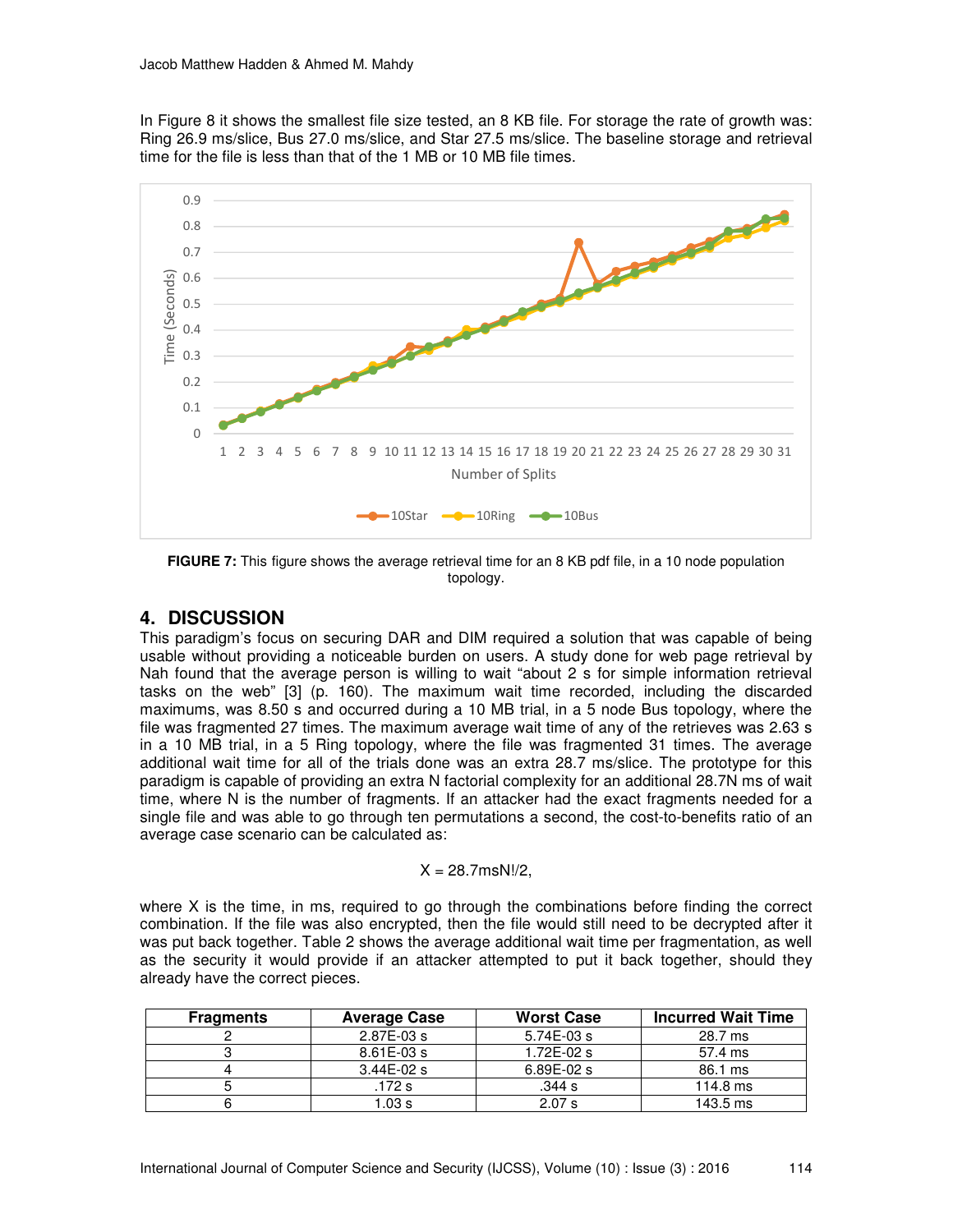| 7              | 4 s                  | 8 s                | 172.2 ms |
|----------------|----------------------|--------------------|----------|
| 8              | 33.5 s               | 67 s               | 200.9 ms |
| $\overline{9}$ | 5 <sub>m</sub>       | 10 <sub>m</sub>    | 229.6 ms |
| 10             | 50 <sub>m</sub>      | 100 m              | 258.3 ms |
| 11             | 9 hrs                | 18 hrs             | 287.0 ms |
| 12             | 4.5 days             | 9days              | 315.7 ms |
| 13             | 60 days              | 120 days           | 344.4 ms |
| 14             | 2 years              | 4 years            | 373.1 ms |
| 15             | 3 decades            | 6 decades          | 401.8 ms |
| 16             | 5.5 centuries        | 11 centuries       | 430.5 ms |
| 17             | 9 millennia          | 18 millennia       | 459.2 ms |
| 18             | 169.5 millennia      | 339 millennia      | 487.9 ms |
| 19             | 3223 millennia       | 6446 millennia     | 516.6 ms |
| 20             | $6.45E+04$ millennia | 1.29E+05 millennia | 545.3 ms |
| 21             | 1.35E+06 millennia   | 2.71E+06 millennia | 574.0 ms |
| 22             | 2.98E+07 millennia   | 5.96E+07 millennia | 602.7 ms |
| 23             | 6.85E+08 millennia   | 1.37E+09 millennia | 631.4 ms |
| 24             | $1.64E+10$ millennia | 3.29E+10 millennia | 660.1 ms |
| 25             | 4.11E+11 millennia   | 8.22E+11 millennia | 688.8 ms |
| 26             | 1.07E+13 millennia   | 2.14E+13 millennia | 717.5 ms |
| 27             | 2.89E+14 millennia   | 5.77E+14 millennia | 746.2 ms |
| 28             | 8.08E+15 millennia   | 1.62E+16 millennia | 774.9 ms |
| 29             | 2.34E+17 millennia   | 4.69E+17 millennia | 803.6 ms |
| 30             | 7.03E+18 millennia   | 1.41E+19 millennia | 832.3 ms |
| 31             | 2.18E+20 millennia   | 4.36E+20 millennia | 861.0 ms |

**TABLE 2:** Additional wait time per fragmentation, and the time it takes to brute-force putting the file back together at 10 permutations/s.

As shown in Table 2, this paradigm is capable of providing a significant amount of security without imposing a noticeable burden to the users. Layered security is capable in this paradigm, as it does not care what the file type is, encrypted files can be stored in this fashion and retrieved. This paradigm is also capable of improving with technology. These tests were done with current processors and ram speeds, along with virtual network speeds. As these devices increase in speed and efficiency, so too will the paradigm.

## **5. MATERIALS AND METHODS**

The following sections describes the testing environment, program design, and implementation.

#### **5.1 The Design**

The design phase of this paper sets the scope and expectations this new paradigm will operate under. The minimum requirements expected for the testing phase to succeed are chosen for a reasonable starting point. Based on the success or failure of experimentation, the final minimum requirements proposed in the conclusion will be adjusted. The theoretical setup for the environment used to create test scenarios will be used for proof of concept, as well as for fine tuning the minimum requirements.

The new paradigm this paper proposes is narrow in scope and will be able to incorporate the positive aspects of the current paradigm, without including the negatives. This new way of thinking focuses on securing DAR and DIM, in real-time, using distributed networks, a central coordinating node, and the fragmentation of data, with limited human interaction. It is assumed that encryption and AC are used in the new paradigm. DAR is secured in this paradigm because it is fragmented into N-Number of "fragments" and each fragment is stored onto a node in a distributed network. DIM is secured in this paradigm because it travels in a fragmented form within a secure tunnel when distributed from the Central Data Controller (CDC) to a distributed node (DN). DIM is secured when travelling between the client node and the CDC by a secure tunnel using direct communication.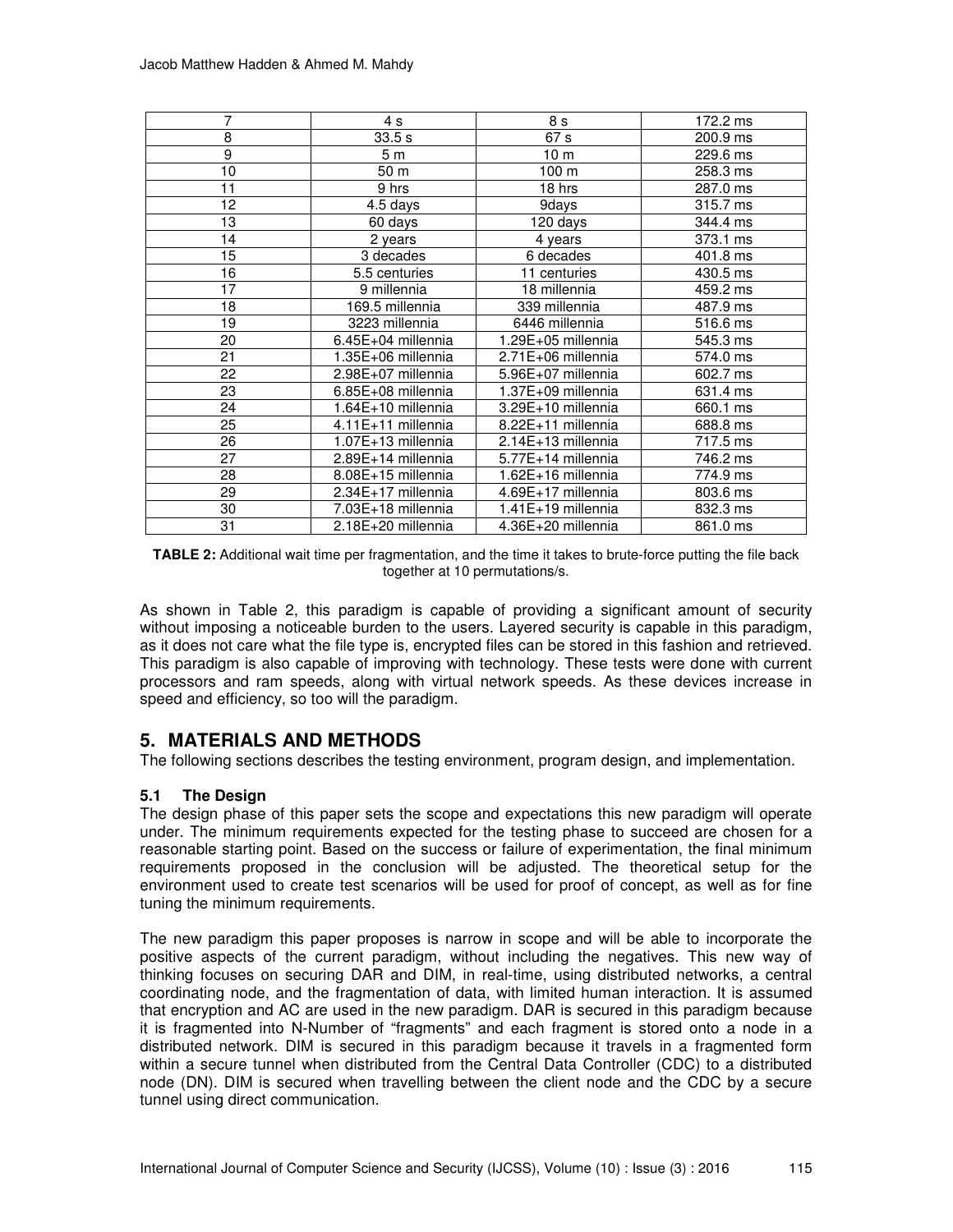The paradigm acknowledges the CDC and direct communication with it is a single point of failure. This is mitigated by utilizing proper network security. All nodes on the network should be able to communicate to the CDC with direct point-to-point (PTP) communication. This is achievable with modern networking techniques and hardware, and therefore will not be focused on in this paper. The CDC's attack surface is reduced to physical access and three ports, which can be reduced to two after the DN's have been added to the CDC's list. The first port is for initial node connection; this port can be disabled once all node have connected, preventing un-approved nodes from joining. When a node joins, it sends the size of the allocated space; this is added to the CDC's list so that files are not sent to nodes that do not have space for them. The second port is for communication initiated by the controller to the DN's. This communication will be limited to the commands "Store", "Retrieve", and "Delete". The store command sends a fragment of data from the controller. The retrieve command sends the name of the file to retrieve. The delete command sends the name of the file to delete. The third port is for communication with the client program. The client program can store, retrieve, or delete a file. When the client program sends a file to be saved, it includes the split size. The retrieve command sends only the file name of the file to be retrieved.

The known vulnerabilities for this new paradigm are as follows. DAR could potentially be stolen in this paradigm if all of the nodes that were part of the distributed network were compromised and the attacker was able to collect all the fragments of data. If all of the fragments were collected, the attacker would still need to sort the fragments into the correct files and, then, organize them in the correct order. Without adding duplication for redundancy, this would require M number of fragments be sorted into an unknown G number of groups, and then, the unknown N number of fragments within the groups be sorted in the correct order. If there were only 10 files distributed on the network and each only had 10 fragments, there would be 100 pieces and no way for an attacker of knowing how many files there were or how many pieces each file was split into. If the attacker did know the number of files and the number of splits there are:

$$
X = (10!)/[10!(100-10)!]
$$

or 17,310,309,456,440 different 10 fragment combinations would exist for the attacker to work through, and only 1 of those are valid.

#### **5.2 The Test Environment**

To reduce variability all nodes on the network will be created on the cyber Defense Technology Experimental Research (DETER) testbed. The DETER testbed is a remotely accessible virtual environment that allows for the rapid deployment of entire networks. This allows for tests to be done in a stable environment with tight variable control. The DETER testbed lives on two clusters that are tunneled together, one at USC Information Sciences Institute and the other at UC Berkley. Using the DETER technology, all virtual environment used in this paper will be use 10 MB bandwidth for all connections. All nodes will have the Kali Linux distro available on the DETER testbed. Each node will have Python 2.7 installed and run the same version of RPyC. Simulations will be done with two different population sizes, five nodes and ten nodes, arranged in three different topologies: bus, ring, and star. All nodes, except for the CDC, will be a part of the DN Network. The Python random number generator will perform a modulus equation with the number of nodes in the distributed network to decide which node will receive the next split file. All tests will be assessed for time, the starting time begins after the client command is sent from the user and ends when the response that the task is complete is returned to the client program from the command server. All six environments will test the run times for storing and retrieving data. Three files will be used in these environments: a 7,945 byte (8KB) pdf sample file, a 1040920 byte (1MB) pdf file, a 10,467,710 byte (10MB) pdf sample file, and a 1 GB zip file will be attempted. The three files will be stored and retrieved thirty-one times in all six environments at split sizes between one and thirty-one.

After the tests are completed the results will be analyzed. The data will be checked to determine if the paradigm provides predictable save and retrieve times based on file size, the number of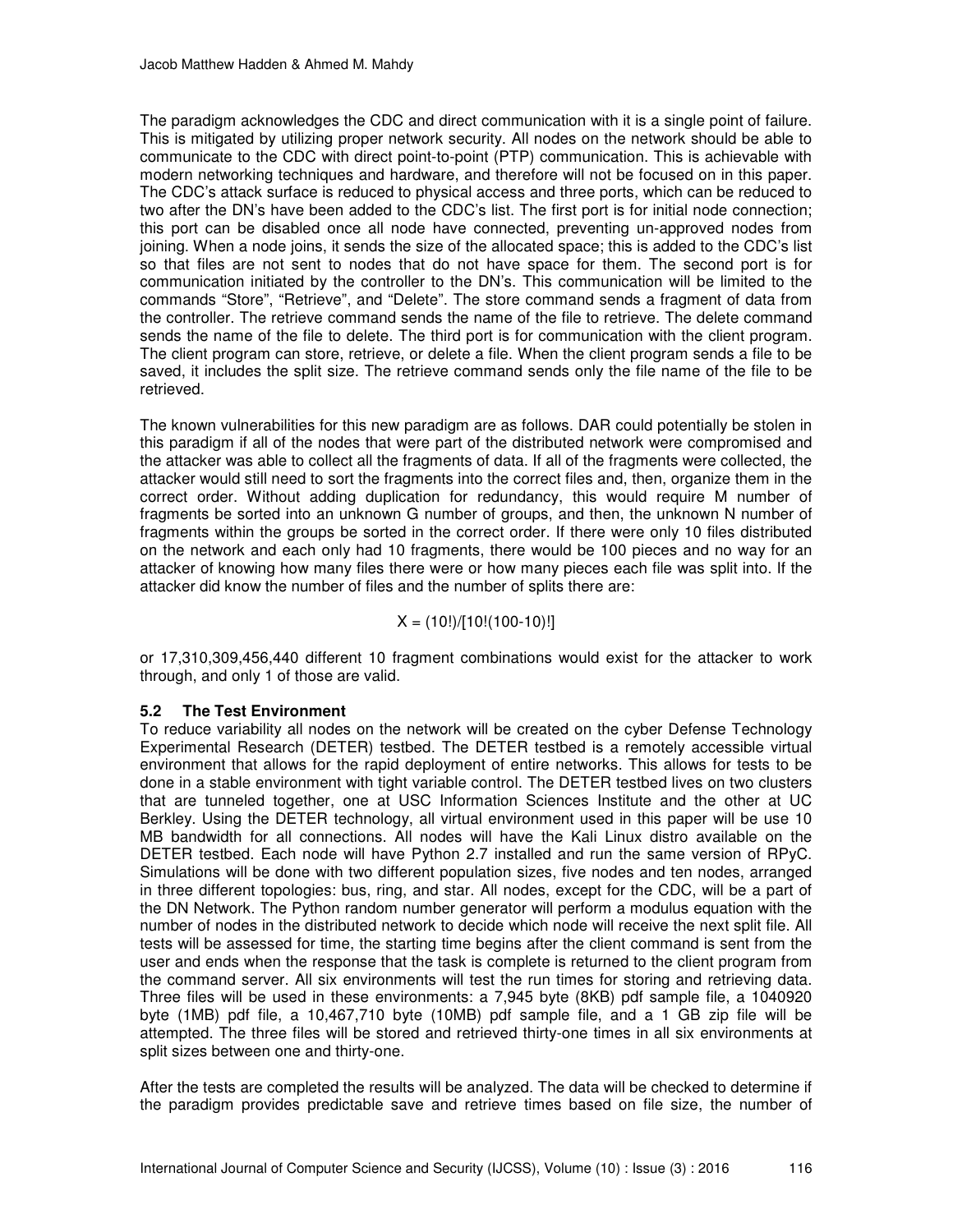splits, topology, or the number of nodes. Analysis will also be done for determining a range of optimal split sizes given the size of the file, topology and number of nodes.

#### **5.3 The Implementation**

The following paragraphs detail the implementation of the services and programs used in the test environment. These services and programs were created using a rapid prototype methodology and were subsequently developed with a proof-of-concept design. The prototype results will be analyzed acknowledging that these results may be improved upon with better design. For testing purposes, the RPyC sockets and connections were hard coded into the Client Program and the CDC so that rapid testing could be implemented. The node services were programed with the CDC destination hard coded as well.

#### **5.4 The CDC**

The CDC service needs to be setup prior to any other part of the system. The service requires Python 2.7 and RPyC to operate. It communicates using three different ports. One listens for requests to join the distributed network. One is used for communication to DN's, this port is only activated when sending commands to the DN's. The third port actively listens for requests from a client program to store or retrieve files. When a request to store a file is retrieved, it expects a split size.

The CDC maintains a list of all nodes connected to the distributed network. When data is sent to the CDC to be stored, the file is divided, on the bit level, by the split size. This number is stored and is used in a for loop to read in only that number of bytes to a temporary file. This temporary file is then sent to a random node in the distributed network. Python's Random Number Generator is used to select which node in the list will retrieve the data. The CDC names each fragment and stores it in a heap, these names are randomized to obfuscate the connection to the original file name.

When the CDC is sent a request to retrieve a file, it is given the filename. If the filename matches one in the list of stored files, it finds the fragment names in the heap and sends the request to the corresponding DN's that hold the data. As the fragments arrive the CDC appends them together in the correct order and returns it to the node that made the request with the Client program.

#### **5.5 The DN's**

The DN's must be setup after the CDC is setup, but before the Client Program can run. The DN's prototype only joins the distributed network, it does not send the allocated space to the CDC. The DN's waits for commands from the CDC only. It stores files sent to it with the names given to it, and returns files back to the CDC when the filename is sent to it with the retrieve request. The prototype DN Service can be found in Appendix D.

#### **5.6 The Client Program**

The Client Program is a program that takes in two commands: store and retrieve. The store command expects two arguments: the filename and the split size. For the prototype, the filename must correspond to a file in the same directory. The retrieve command expects one argument: the filename. Both commands are sent to the CDC and await a response. The store command receives an affirmative message from the CDC and displays the message back to the user. The file that was sent to the CDC is deleted on the Client computer. The retrieve command receives the file and an affirmative message from the CDC and displays the message for the user.

#### **5.7 The Tests**

The environments were tested individually on the DETER testbed. The services had to be setup manually, so that they were started in the correct order. Once the CDC and the DN's were running and connected the client node was prepped for the tests. The tests were done within the TEMP directory of the Linux environment. All four of the test files were copied to the TEMP directory, so the results could be compared to the originals. A batch script was created to automate the testing. The batch script made a fresh copy of the original test file for each run, ran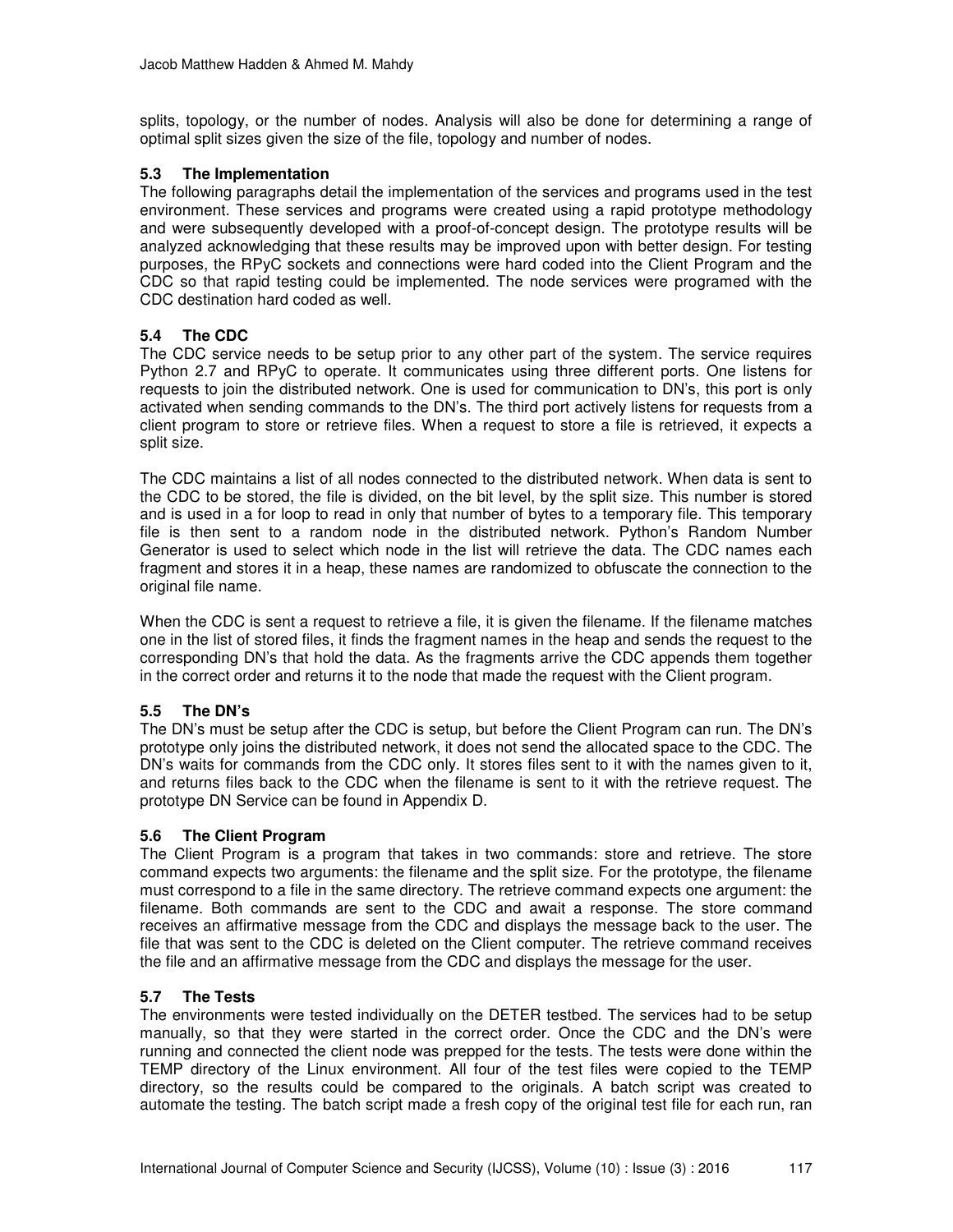31 trials for each split size between 1 and 31 for all 4 test files. The test script eventually had to be altered to exclude the testing of the 1GB file, because it would not complete before the virtual environment timed out. The test script outputted the run times for each trial to a CSV file sorted by topology, network size, and file size. These files were imported into an Excel spread sheet and were analyzed. The results of the data showed that there is a linear increase to the wait time for storing and retrieving data.

This guideline is used for all journals. These are the manuscript preparation guidelines used as a standard template for all journal submissions. Author must follow these instructions while preparing/modifying these guidelines. This guideline is used for all journals. This guideline is used for all journals. These are the manuscript preparation guidelines used as a standard template for all journal submissions. Author must follow these instructions while preparing/modifying these guidelines. This guideline is used for all journals. This guideline is used for all journals. These are the manuscript preparation guidelines used as a standard template for all journal submissions. Author must follow these instructions while preparing/modifying these guidelines. This guideline is used for all journals.

## **6. CONCLUSION AND FUTURE WORK**

The results from this work have laid the ground work for new research in the fields of DLP, Distributed Systems, and Cyber Security. Specific to advancing the proposed paradigm, the development of an efficient CDC and DN service, as well as a Client program. The code used is in the Appendix. The CDC should include an algorithm to predict the optimal split size for any given file. This would reduce the attack surface area by removing this option from the Client Program and the User's input. Research on how long the average person is willing to wait for vital data would be needed for a maximum wait time to be incorporated into the optimization algorithm.

The rate of growth has an average of 28.75 ms, with a 2.5 ms standard deviation, to set a base line for the paradigm, the CDC could use down time to generate file of a specific size and test a "single" split. The CDC could store this data for use in the optimization algorithm. This test data could be used to systematically create dummy split files on the DN Network which would further enhance the security of the paradigm. As processor speed, network speed, and read/write speed increase in the future an artificial intelligence (AI) algorithm to continually optimize the paradigm would allow the paradigm to update itself without the need of human interaction.

#### **Acknowledgments**

This work has been supported, in part, by National Science Foundation grant CNS-1042341.

# **7. REFERENCES**

- 1. Kroll, K. Crafting an effective data security policy. Compliance Week, 10(110), 2013, 52-53.
- 2. Mace, S. Options in Data-Loss Prevention. Healthleaders Magazine, 15(11), 2012, 44-48.
- 3. Nah, F. F. (2004). A study on tolerable waiting time: how long are Web users willing to wait? Behaviour & Information Technology, 23(3), 2004, 153-163.
- 4. Meghanathan, N., Allam, S. R., & Moore, L. A. Tools and techniques for network forensics. In S. Fischer-Hubner & N. Hopper (Eds.), Privacy Enhancing Technologies (18-37). 2009, Canada: Springer-Verlag Berlin-Heidelberg.
- 5. Rapoza, J. (2008, May 5). Botnets vs. botnets. eWeek. p. 53.
- 6. Dixon, C., Anderson, T. E., & Krishnamurthy, A. (2008). Phalanx: Withstanding multimillionnode botnets. In NSDI, 8, 45-5.